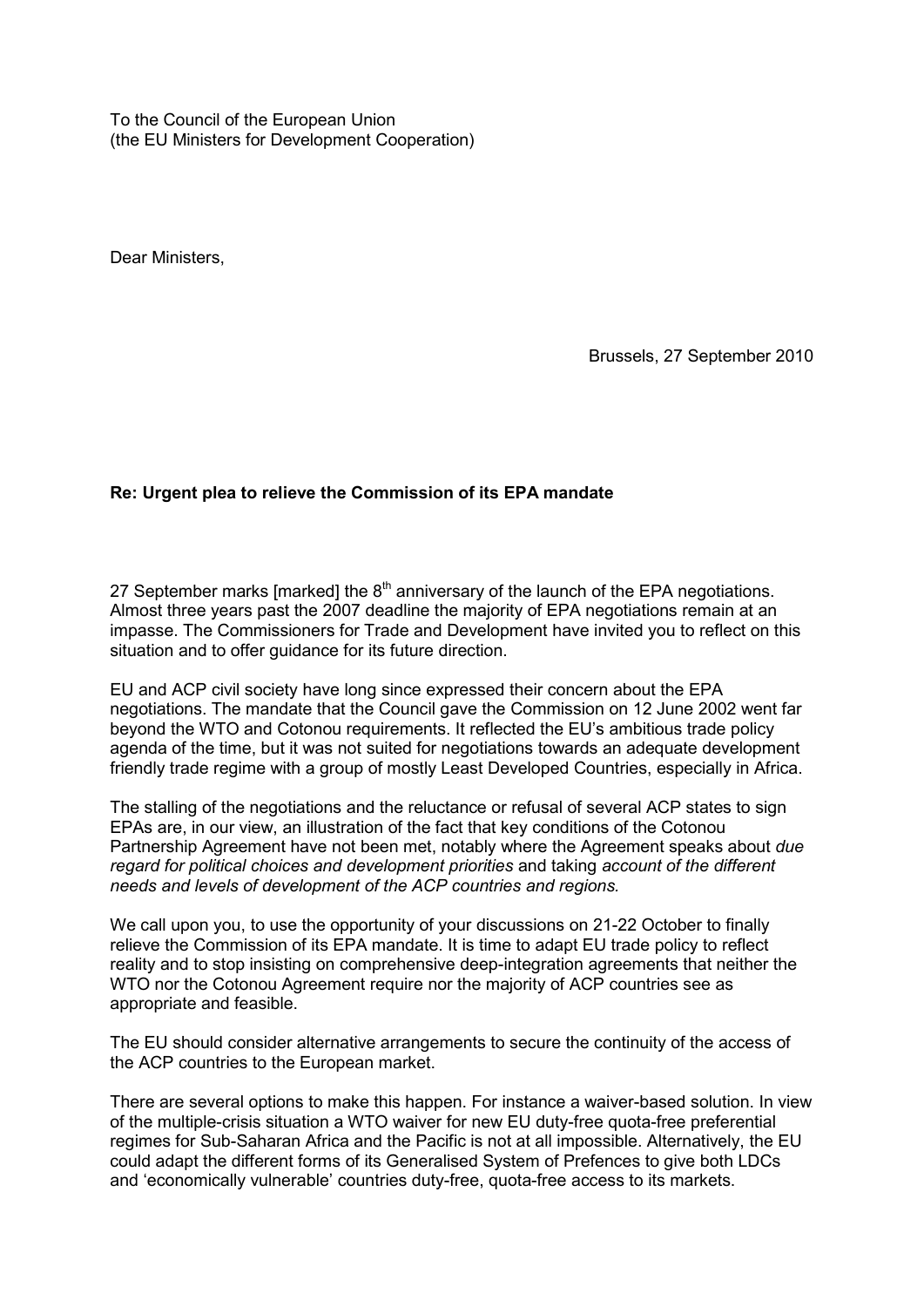Given that most African and Pacific countries are LDCs or small island states, the regions of Africa and the Pacific as such could be considered as least-developed regions and be offered the EBA trade regime.

This will mend the cracks in the regions that interim EPAs have caused and allow ACPcountries to devote their energy to further regional integration at their own pace without being upset by the EU's demands.

We look forward to a productive outcome from your discussions.

Sincerely yours,

The undersigned:

ACORD ActionAid International AFF.IN APRODEV Corporate Europe Observatory Partnership for change Transnational Institute World Rural Forum Africa Contact, Denmark Africa Groups of Sweden Afrika-Europa Netwerk, The Netherlands AITEC, France Amici dei Popoli, Italy ATTAC Denmark ATTAC France ATTAC Flanders ATTAC Germany- AG Welthandel und WTO AVSF, France CCFD-Terre solidaire, France CFSI, France CNCD-Opération 11.11.11, Belgium Coalition of the Flemish North-South Movement-11.11.11, Belgium Comhlámh, Ireland Fair, Italy Forum Syd, Sweden IBIS – Education for development, Denmark ICCO, The Netherlands Kasa, Germany KOSA Koordination Suedliches Afrika, Germany PowerShift, Germany SOS Faim Belgium Terra Nuova, Italy